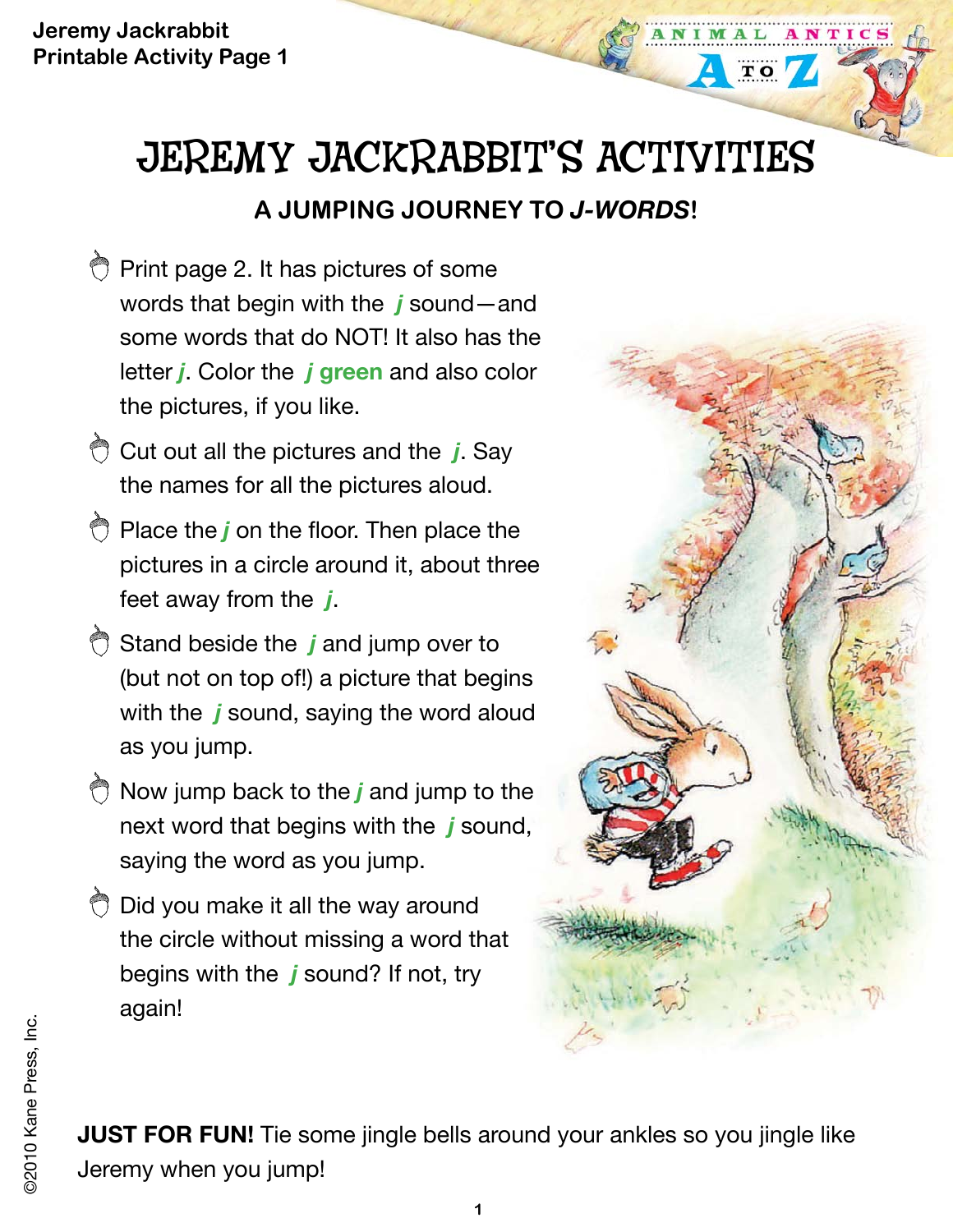

(Pictures: jellyfish, cow, jacket, jingle bells, jeans, jar, castle, jacks, chair, snail, jack-in-thebox, jump rope)

©2010 Kane Press, Inc.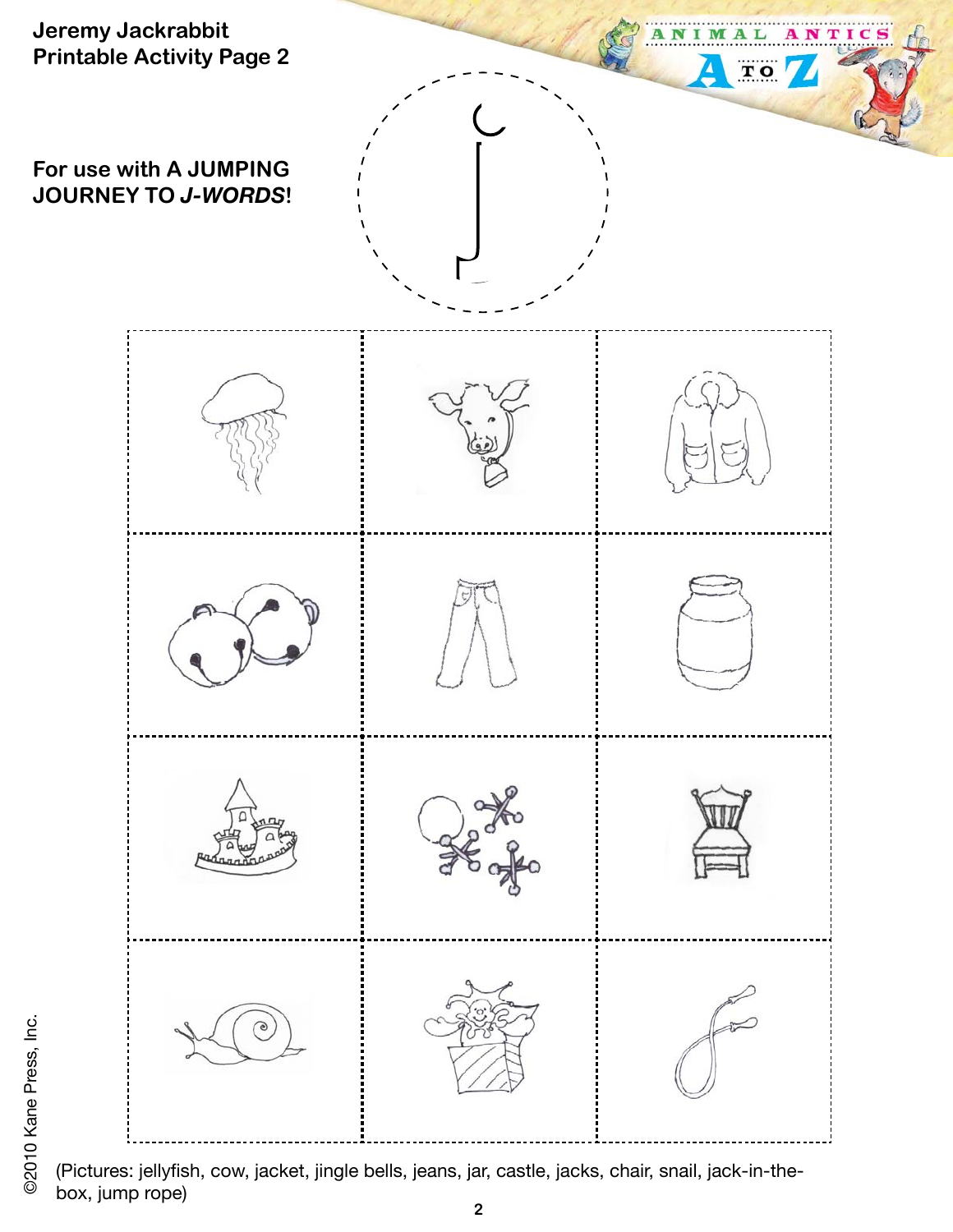## **Jeremy Jackrabbit Printable Activity Page 3**

## **JEREMY JACKRABBIT'S JUMP ROPE GAME**

**TO** 



Play this game in groups of three!

- $\bigcirc$  Two rope turners sit on the floor, and each takes one end of a jump rope. They pull the jump rope straight and hold the ends about 6 inches off the floor.
- $\bigcirc$  The third person, the "jumper," listens while each word in the word bank below is read aloud.
- If the word contains the *j* sound, the jumper jumps over the rope.
- The rope turners count the number of times the jumper jumps over the rope.
- $\bigcirc$  As soon as the jumper jumps 3 times, switch positions so everyone has a turn to jump! By the end of the game, did each player jump 3 times?

| <b>WORD BANK</b> |        |       |             |        |         |         |           |  |
|------------------|--------|-------|-------------|--------|---------|---------|-----------|--|
|                  | Jeremy | rope  | <i>ioke</i> | jaw    | contest | Japan   | jellyfish |  |
|                  | carrot | juice | muffins     | jingle | bells   | journey | JUMP!     |  |